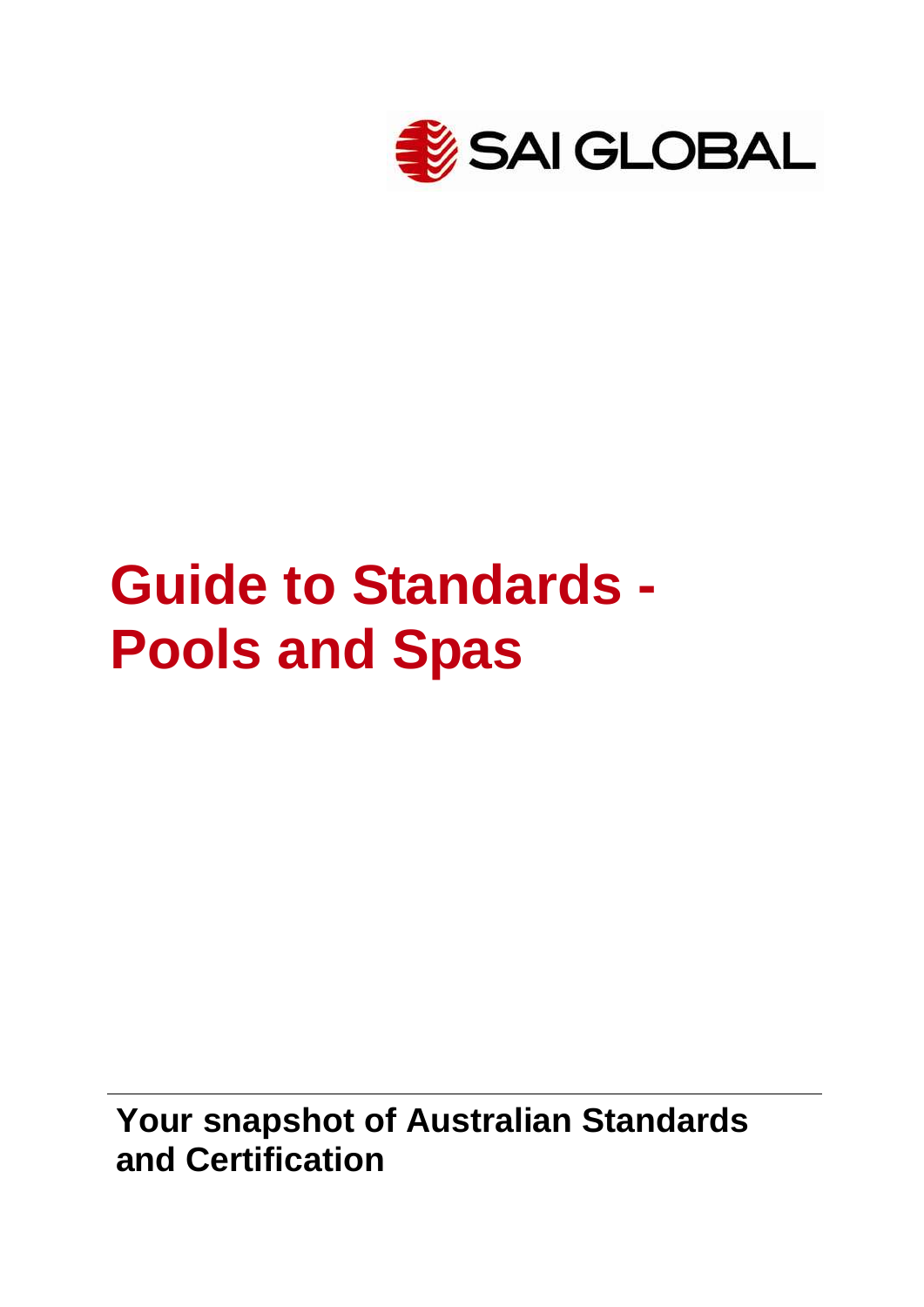

## **Company-wide access to the Australian Standards you need.**



**There is a simple way to obtain access to the Australian Standards listed in this guide.**

Your organisation needs access to the most relevant and current Standards, but managing and sharing a document library can be difficult.

Our web-based Standards On-Line Service allows cost effective management of your organisations access to Australian and International Standards.

Features include:

- Instant access to Australian Standards, anywhere, anytime
- The ability to customise your own Standards collection with multi-user access
- Peace of mind, always have the latest guidelines and legal requirements to manage your compliance obligations
- Automatic updates when new versions are released for your collection
- The most economical way to share access to Standards.

## **[TRY IT FREE](http://www.saiglobal.com/Information/Standards/Collections/Standards-Online-Select/?utm_source=Website_Infostore&utm_medium=Guide&utm_campaign=GC_WHSGuide_Apr14)**

**Call us on 131 242 or visit us at: [http://www.saiglobal.com/is3-SOLguides](http://www.saiglobal.com/Information/Standards/Collections/Standards-Online-Select/?utm_source=Website_Infostore&utm_medium=Guide&utm_campaign=GC_WHSGuide_Apr14) to register for a free functionality trial**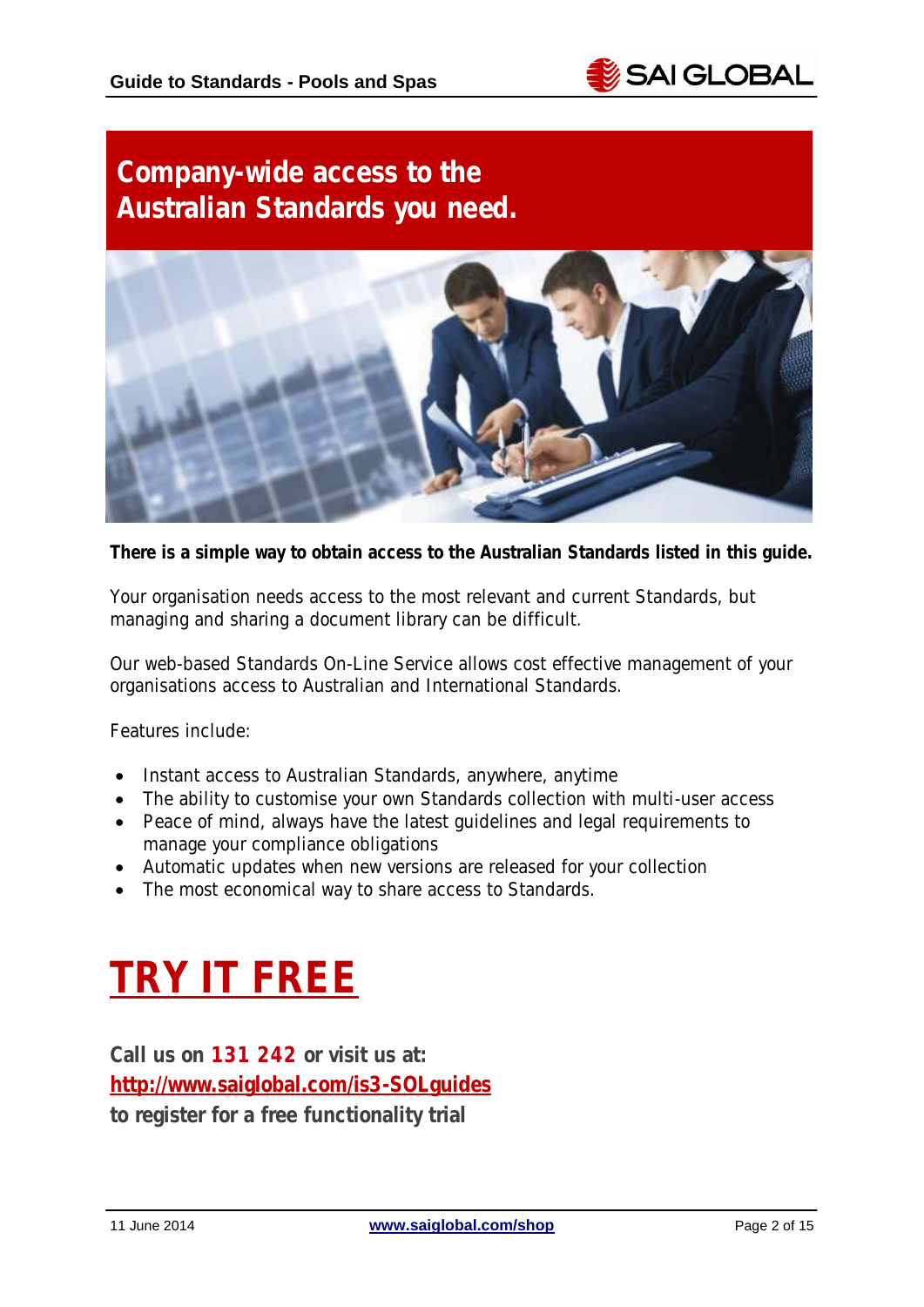## **Table of Contents**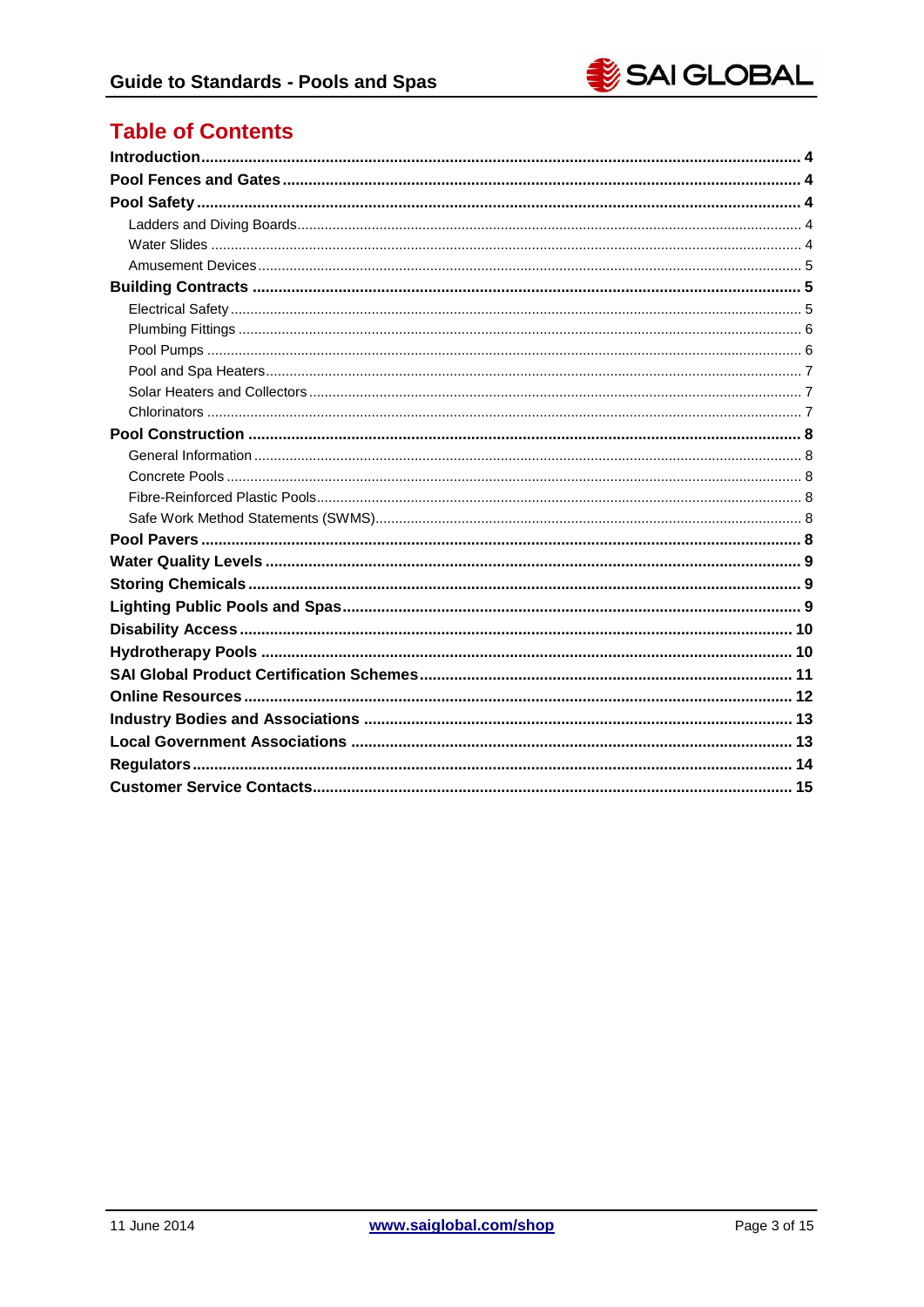## <span id="page-3-0"></span>**Introduction**

This guide provides information on Standards, Certification and other industry specific information that may be of interest to those within the public and private pools and spas industry including importers, manufacturers, managers and owners.

Disclaimer: The information contained in these pages is provided by way of indicative guidance only and SAI Global Limited does not represent that it is accurate or complete or suitable for any particular specific purposes. The onus remains with users to satisfy themselves of their requirements and needs for their own particular circumstances.

## <span id="page-3-1"></span>**Pool Fences and Gates**

Barriers designed to prevent young children entering pools and spas should be manufactured by following the information that is included in **[AS 1926.1-2012, Swimming pool safety –](http://infostore.saiglobal.com/store/Details.aspx?ProductID=1595774&utm_source=Website_Infostore&utm_medium=Guide&utm_campaign=GC_PoolsSpas_May14) Safety [barriers for swimming pools](http://infostore.saiglobal.com/store/Details.aspx?ProductID=1595774&utm_source=Website_Infostore&utm_medium=Guide&utm_campaign=GC_PoolsSpas_May14)**. This Standard specifies requirements for the design, construction and performance of fences, gates, retaining walls, windows, door sets and balconies intended to form a barrier that will restrict the access of young children to swimming pools.

Information on the options for the location of safety barriers intended to restrict access to swimming pools is included in **[AS 1926.2-2007, Swimming pool safety –](http://infostore.saiglobal.com/store/Details.aspx?ProductID=253021&utm_source=Website_Infostore&utm_medium=Guide&utm_campaign=GC_PoolsSpas_May14) Location of safety barriers for [swimming pools](http://infostore.saiglobal.com/store/Details.aspx?ProductID=253021&utm_source=Website_Infostore&utm_medium=Guide&utm_campaign=GC_PoolsSpas_May14)**. This Standard may be regulated in different ways by State and Territory building regulators.

There is a list of **[Regulators](#page-13-0)**, **[Industry Bodies and Associations](#page-12-0)** and **[Local Government](#page-12-1)  [Associations](#page-12-1)** located at the end of this guide.

## <span id="page-3-2"></span>**Pool Safety**

#### <span id="page-3-3"></span>**Ladders and Diving Boards**

Ladders and diving boards used with pools and spas should be designed to meet the requirements described in **[AS 2818-1993, Guide to swimming pool safety](http://infostore.saiglobal.com/store/Details.aspx?ProductID=286079&utm_source=Website_Infostore&utm_medium=Guide&utm_campaign=GC_PoolsSpas_May14)**. General information on safety and maintenance requirements for pools and spas is also included in this Standard.

Flotation aids used to assist persons with swimming should be tested to the requirements covered in **[AS 1900-2002, Flotation aids for water familiarization and swimming tuition](http://infostore.saiglobal.com/store/Details.aspx?ProductID=252392&utm_source=Website_Infostore&utm_medium=Guide&utm_campaign=GC_PoolsSpas_May14)**.

Water safety signs placed near pools and spas should follow the recommendations in:

- **[AS/NZS 2416.1:2010, Water safety signs and beach safety flags –](http://infostore.saiglobal.com/store/Details.aspx?ProductID=1441369&utm_source=Website_Infostore&utm_medium=Guide&utm_campaign=GC_PoolsSpas_May14) Specifications for [water safety signs used in workplaces and public areas \(ISO 20712-1:2008, MOD\)](http://infostore.saiglobal.com/store/Details.aspx?ProductID=1441369&utm_source=Website_Infostore&utm_medium=Guide&utm_campaign=GC_PoolsSpas_May14)**
- **[AS/NZS 2416.3:2010, Water safety signs and beach safety flags –](http://infostore.saiglobal.com/store/Details.aspx?ProductID=1441371&utm_source=Website_Infostore&utm_medium=Guide&utm_campaign=GC_PoolsSpas_May14) Guidance for use**

#### <span id="page-3-4"></span>**Water Slides**

Water slides used with public pools can be designed by following the information contained in **[AS](http://infostore.saiglobal.com/store/Details.aspx?ProductID=317131&utm_source=Website_Infostore&utm_medium=Guide&utm_campaign=GC_PoolsSpas_May14)  4685.3-2004, Playground equipment – [Particular safety requirements and test methods for](http://infostore.saiglobal.com/store/Details.aspx?ProductID=317131&utm_source=Website_Infostore&utm_medium=Guide&utm_campaign=GC_PoolsSpas_May14)  [slides](http://infostore.saiglobal.com/store/Details.aspx?ProductID=317131&utm_source=Website_Infostore&utm_medium=Guide&utm_campaign=GC_PoolsSpas_May14)**.

Hazard assessment levels for slides used with private pools can be determined by using the information that is included in **[AS/NZS 8124.1:2013, Safety of toys –Safety aspects related to](http://infostore.saiglobal.com/store/Details.aspx?ProductID=1629033&utm_source=Website_Infostore&utm_medium=Guide&utm_campaign=GC_PoolsSpas_May14)  [mechanical and physical properties](http://infostore.saiglobal.com/store/Details.aspx?ProductID=1629033&utm_source=Website_Infostore&utm_medium=Guide&utm_campaign=GC_PoolsSpas_May14)**.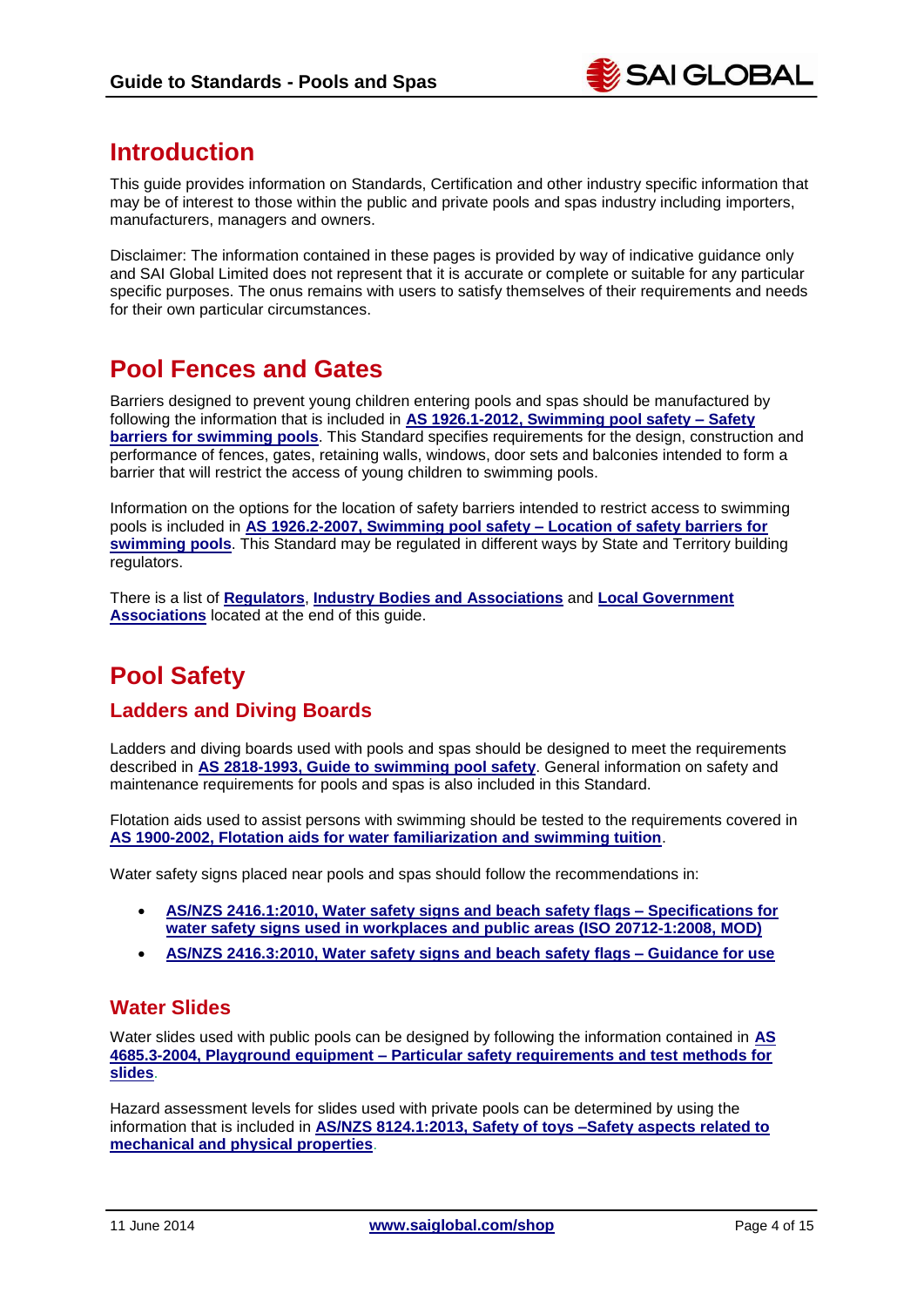Imported slides may have been tested to the European Standard **[EN 71-1:2011](http://infostore.saiglobal.com/store/Details.aspx?ProductID=1477069&utm_source=Website_Infostore&utm_medium=Guide&utm_campaign=GC_PoolsSpas_May14)**.

#### <span id="page-4-0"></span>**Amusement Devices**

Water related amusement devices may be located in large public pool complexes. The Standard for waterborne inflatable amusement devices is **[AS 3533.4.5 \(Int\)-2012, Amusement rides and devices](http://infostore.saiglobal.com/store/Details.aspx?ProductID=1537149&utm_source=Website_Infostore&utm_medium=Guide&utm_campaign=GC_PoolsSpas_May14)  – [Specific requirements –](http://infostore.saiglobal.com/store/Details.aspx?ProductID=1537149&utm_source=Website_Infostore&utm_medium=Guide&utm_campaign=GC_PoolsSpas_May14) Waterborne inflatables**.

Detailed information on design, construction and risk assessment criteria for all types of amusement devices are included in **[AS 3533.1-2009, Amusement rides and devices –](http://infostore.saiglobal.com/store/Details.aspx?ProductID=1129980&utm_source=Website_Infostore&utm_medium=Guide&utm_campaign=GC_PoolsSpas_May14) Design and [construction](http://infostore.saiglobal.com/store/Details.aspx?ProductID=1129980&utm_source=Website_Infostore&utm_medium=Guide&utm_campaign=GC_PoolsSpas_May14)**.

Amusement devices should also be inspected and maintained by using the information contained in the Standards listed below:

- **AS 3533.2-2009, [Amusement rides and devices –](http://infostore.saiglobal.com/store/Details.aspx?ProductID=1129981&utm_source=Website_Infostore&utm_medium=Guide&utm_campaign=GC_PoolsSpas_May14) Operation and maintenance**
- **[AS 3533.3-2003 \(R2013\), Amusement rides and devices –](http://infostore.saiglobal.com/store/Details.aspx?ProductID=295776&utm_source=Website_Infostore&utm_medium=Guide&utm_campaign=GC_PoolsSpas_May14) In-service inspection**.

## <span id="page-4-1"></span>**Building Contracts**

Australian building contracts are covered by:

- **[AS 2124, General conditions of contract -](http://infostore.saiglobal.com/store/results2.aspx?searchType=simple&publisher=all&keyword=2124&gPublisher=AS&utm_source=Website_Infostore&utm_medium=Guide&utm_campaign=GC_PoolsSpas_May14) Annexures Series**
- **[AS 4000, General conditions of contract Series](http://infostore.saiglobal.com/store/results2.aspx?searchType=simple&publisher=all&keyword=4000&gPublisher=AS&utm_source=Website_Infostore&utm_medium=Guide&utm_campaign=GC_PoolsSpas_May14)**
- **[AS 4300, General conditions of contract for design and construct Series](http://infostore.saiglobal.com/store/results2.aspx?searchType=simple&publisher=AS&keyword=4300&utm_source=Website_Infostore&utm_medium=Guide&utm_campaign=GC_PoolsSpas_May14)**
- **[AS 4902, General conditions of contract for design and construct Series](http://infostore.saiglobal.com/store/results2.aspx?searchType=simple&publisher=AS&keyword=4902&utm_source=Website_Infostore&utm_medium=Guide&utm_campaign=GC_PoolsSpas_May14)**

The Australian Standard® contract for swimming pools and spas is **[AS 2160.1-1998, Contract for the](http://infostore.saiglobal.com/store/Details.aspx?ProductID=260262&utm_source=Website_Infostore&utm_medium=Guide&utm_campaign=GC_PoolsSpas_May14)  [supply and construction of a swimming pool or spa –](http://infostore.saiglobal.com/store/Details.aspx?ProductID=260262&utm_source=Website_Infostore&utm_medium=Guide&utm_campaign=GC_PoolsSpas_May14) Concrete swimming pool or spa**.

Information on our range of options covering these areas is available from

**[www.saiglobal.com/Contracts](http://www.saiglobal.com/Information/Standards/Licensing/Contracts/?utm_source=Website_Infostore&utm_medium=Guide&utm_campaign=GC_PoolsSpas_May14)**. In addition, if you require information on contractual terms as set out in a recognised Australian Standard® and only need to make minimal amendments in the annexures, you can refer to the **[Contracts Catalogue](http://www.saiglobal.com/Copyright/Contracts_Catalog_AsiaPac_2011.pdf)**.



Some of these **[Australian Standards](http://www.saiglobal.com/Information/Standards/Licensing/Contracts/?utm_source=Website_Infostore&utm_medium=Guide&utm_campaign=GC_PoolsSpas_May14) Contracts** are available in fully editable format. Please contact Copyright Services for more information on Licensing. **PHONE**: 131 242 and press 2 **EMAIL**: [copyright@saiglobal.com](mailto:copyright@saiglobal.com)

#### <span id="page-4-2"></span>**Electrical Safety**

Electrical equipment used with spas should be installed by following the details that are included in **AS/NZS 3000:2007, [Electrical installations \(known as the Australian/New Zealand Wiring Rules\)](http://infostore.saiglobal.com/store/Details.aspx?ProductID=366926&utm_source=Website_Infostore&utm_medium=Guide&utm_campaign=GC_PoolsSpas_May14)**. A table providing information on zoning and ingress protection levels for electrical equipment used with pools and spas is also included in this Standard.

Enclosures housing electrical equipment used with pools and spas should be designed to meet Ingress Protection (IP) tests. IP tests (protection against entry of solid foreign objects, dust, and harmful quantities of water) for these types of products are included in **[AS 60529-2004, Degrees of](http://infostore.saiglobal.com/store/Details.aspx?ProductID=322405&utm_source=Website_Infostore&utm_medium=Guide&utm_campaign=GC_PoolsSpas_May14)  [protection provided by enclosures \(IP Code\)](http://infostore.saiglobal.com/store/Details.aspx?ProductID=322405&utm_source=Website_Infostore&utm_medium=Guide&utm_campaign=GC_PoolsSpas_May14)**.

Electrical safety requirements for filtration equipment used with pools and spas are included in **[AS/NZS 3136:2001, Approval and test specification –](http://infostore.saiglobal.com/store/Details.aspx?ProductID=368593&utm_source=Website_Infostore&utm_medium=Guide&utm_campaign=GC_PoolsSpas_May14) Electrical equipment for spa and [swimming pools](http://infostore.saiglobal.com/store/Details.aspx?ProductID=368593&utm_source=Website_Infostore&utm_medium=Guide&utm_campaign=GC_PoolsSpas_May14)** and **[AS/NZS 60335.2.60:2006, Household and similar electrical appliances -](http://infostore.saiglobal.com/store/Details.aspx?ProductID=389108&utm_source=Website_Infostore&utm_medium=Guide&utm_campaign=GC_PoolsSpas_May14) Safety - [Particular requirements for whirlpool baths and whirlpool spas \(IEC 60335-2-60 Ed 3.1,](http://infostore.saiglobal.com/store/Details.aspx?ProductID=389108&utm_source=Website_Infostore&utm_medium=Guide&utm_campaign=GC_PoolsSpas_May14)  [MOD\)](http://infostore.saiglobal.com/store/Details.aspx?ProductID=389108&utm_source=Website_Infostore&utm_medium=Guide&utm_campaign=GC_PoolsSpas_May14)**.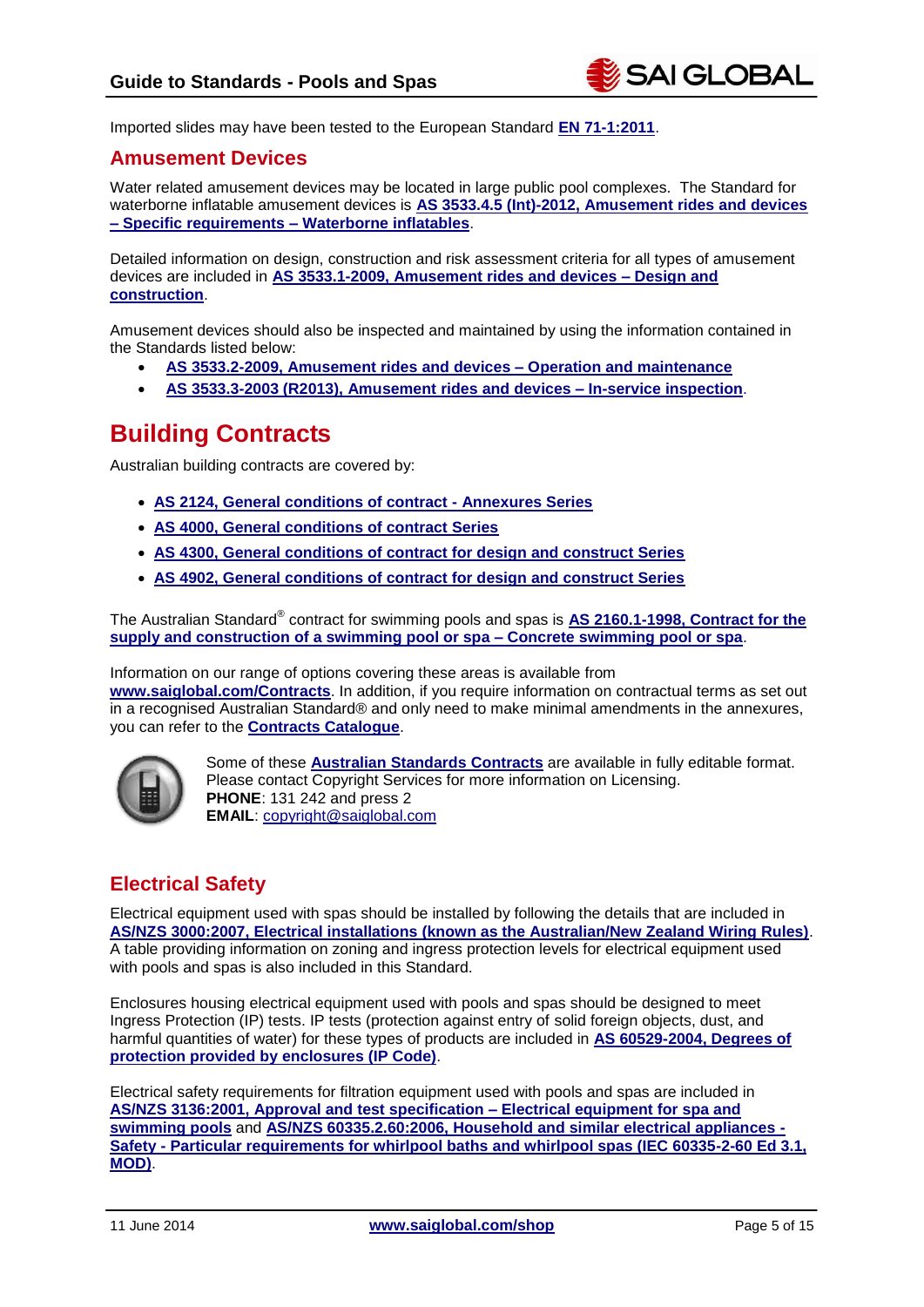Plugs, cords, socket outlets and transformers used with pools and spas should be tested to:

- **[AS/NZS 3112:2004, Approval and test specification -](http://infostore.saiglobal.com/store/Details.aspx?ProductID=368210&utm_source=Website_Infostore&utm_medium=Guide&utm_campaign=GC_PoolsSpas_May14) Plugs and socket-outlets**
- **[AS/NZS 3191:2008, Electric flexible cords](http://infostore.saiglobal.com/store/Details.aspx?ProductID=996705&utm_source=Website_Infostore&utm_medium=Guide&utm_campaign=GC_PoolsSpas_May14)**
- **[AS/NZS 60227.5:2003, Polyvinyl chloride insulated cables of rated voltages up to and](http://infostore.saiglobal.com/store/Details.aspx?ProductID=388158&utm_source=Website_Infostore&utm_medium=Guide&utm_campaign=GC_PoolsSpas_May14)  including 450/750 V - [Flexible cables \(cords\)](http://infostore.saiglobal.com/store/Details.aspx?ProductID=388158&utm_source=Website_Infostore&utm_medium=Guide&utm_campaign=GC_PoolsSpas_May14)**
- **[AS/NZS 61558.2.6:2009, Safety of power transformers, power supplies, reactors and](http://infostore.saiglobal.com/store/Details.aspx?ProductID=1356423&utm_source=Website_Infostore&utm_medium=Guide&utm_campaign=GC_PoolsSpas_May14)  [similar products for supply voltages up to 1 100 V -](http://infostore.saiglobal.com/store/Details.aspx?ProductID=1356423&utm_source=Website_Infostore&utm_medium=Guide&utm_campaign=GC_PoolsSpas_May14) Particular requirements for safety [isolating transformers and power supply units incorporating safety isolating](http://infostore.saiglobal.com/store/Details.aspx?ProductID=1356423&utm_source=Website_Infostore&utm_medium=Guide&utm_campaign=GC_PoolsSpas_May14)  [transformers \(IEC 61558-2-6 Ed 2, MOD\)](http://infostore.saiglobal.com/store/Details.aspx?ProductID=1356423&utm_source=Website_Infostore&utm_medium=Guide&utm_campaign=GC_PoolsSpas_May14)**

The **Guide to Standards – [Household Electrical Equipment](https://infostore.saiglobal.com/store/getpage.aspx?path=/publishing/shop/productguides/household.htm&utm_source=Website_Infostore&utm_medium=Guide&utm_campaign=GC_PoolsSpas_May14)** may also be of use for those working with electrical equipment.

#### <span id="page-5-0"></span>**Plumbing Fittings**

Plumbing products and fittings with swimming pools and spas should be installed by following the information that is included in **[AS/NZS 3500.1:2003, Plumbing and drainage –](http://infostore.saiglobal.com/store/Details.aspx?ProductID=372933&utm_source=Website_Infostore&utm_medium=Guide&utm_campaign=GC_PoolsSpas_May14) Water services** and **[AS/NZS 3500.4:2003, Plumbing and drainage –](http://infostore.saiglobal.com/store/Details.aspx?ProductID=373064&utm_source=Website_Infostore&utm_medium=Guide&utm_campaign=GC_PoolsSpas_May14) Heated water services**. These Standards are also available as **[AS/NZS 3500 \(Set\):2003, Plumbing and drainage Set](http://infostore.saiglobal.com/store/Details.aspx?ProductID=372892&utm_source=Website_Infostore&utm_medium=Guide&utm_campaign=GC_PoolsSpas_May14)**.

A list of Standards and technical specifications for certification of plumbing and drainage products that are generally intended for installation, replacement, repair, alteration and maintenance by authorised persons is included in **AS 5200.000-2006, [Technical specification for plumbing and drainage](http://infostore.saiglobal.com/store/Details.aspx?ProductID=320991&utm_source=Website_Infostore&utm_medium=Guide&utm_campaign=GC_PoolsSpas_May14)  products – [Procedures for certification of plumbing and drainage products](http://infostore.saiglobal.com/store/Details.aspx?ProductID=320991&utm_source=Website_Infostore&utm_medium=Guide&utm_campaign=GC_PoolsSpas_May14)**.



The SAI Global **[WaterMark](http://www.saiglobal.com/product-certification/water-plumbing/?utm_source=Website_Infostore&utm_medium=Guide&utm_campaign=GC_PoolsSpas_May14)** scheme can be used to certify plumbing fittings and products. For more information on this scheme you can refer to the **[SAI Global Product](#page-10-0)  [Certification Schemes](#page-10-0)** section of this guide or contact the **[Product Certification](http://www.saiglobal.com/product-certification/?utm_source=Website_Infostore&utm_medium=Guide&utm_campaign=GC_PoolsSpas_May14)  [Services Group](http://www.saiglobal.com/product-certification/?utm_source=Website_Infostore&utm_medium=Guide&utm_campaign=GC_PoolsSpas_May14)** on the following: **PHONE**: +61 2 8206 6322 **EMAIL**: [product@saiglobal.com](mailto:product@saiglobal.com)

#### **Filtration Equipment (Skimmer Boxes)**

Filtration equipment, outlet devices and skimmer boxes used with pools and spas should be designed and installed by following the information in **[AS 2610.2-2007,](http://infostore.saiglobal.com/store/Details.aspx?ProductID=277790&utm_source=Website_Infostore&utm_medium=Guide&utm_campaign=GC_PoolsSpas_May14) Spa pools - Private spas** and **[AS](http://infostore.saiglobal.com/store/Details.aspx?ProductID=1428421&utm_source=Website_Infostore&utm_medium=Guide&utm_campaign=GC_PoolsSpas_May14)  [1926.3-2010, Swimming pool safety –](http://infostore.saiglobal.com/store/Details.aspx?ProductID=1428421&utm_source=Website_Infostore&utm_medium=Guide&utm_campaign=GC_PoolsSpas_May14) Water recirculation systems**.

Diagrams illustrating recommended dimensions for skimmer boxes are also included in **[AS 1926.3-](http://infostore.saiglobal.com/store/Details.aspx?ProductID=1428421&utm_source=Website_Infostore&utm_medium=Guide&utm_campaign=GC_PoolsSpas_May14) [2010, Swimming pool safety -](http://infostore.saiglobal.com/store/Details.aspx?ProductID=1428421&utm_source=Website_Infostore&utm_medium=Guide&utm_campaign=GC_PoolsSpas_May14) water recirculation systems**. These Standards cover product safety requirements for fittings that are supplied with pools and spas.

Information on details for filtration systems, outlet devices and pumps used with large public pools and spas is included in **[HB 241-2002, Water Management for Public Swimming Pools and Spas](http://infostore.saiglobal.com/store/Details.aspx?ProductID=460813&utm_source=Website_Infostore&utm_medium=Guide&utm_campaign=GC_PoolsSpas_May14)**.

#### <span id="page-5-1"></span>**Pool Pumps**

Pool pumps supplied in Australia and New Zealand should be tested to **[AS/NZS 60335.2.41:2004,](http://infostore.saiglobal.com/store/Details.aspx?ProductID=388887&utm_source=Website_Infostore&utm_medium=Guide&utm_campaign=GC_PoolsSpas_May14) [Household and similar electrical appliances –](http://infostore.saiglobal.com/store/Details.aspx?ProductID=388887&utm_source=Website_Infostore&utm_medium=Guide&utm_campaign=GC_PoolsSpas_May14) Safety - - Particular requirements for pumps**. This Standard is a modified edition of **[IEC 60335-2-41 Ed 3.1](http://infostore.saiglobal.com/store/Details.aspx?productID=607206&utm_source=Website_Infostore&utm_medium=Guide&utm_campaign=GC_PoolsSpas_May14)** and **[EN 60335-2-41:2003](http://infostore.saiglobal.com/store/Details.aspx?ProductID=610996&utm_source=Website_Infostore&utm_medium=Guide&utm_campaign=GC_PoolsSpas_May14)**.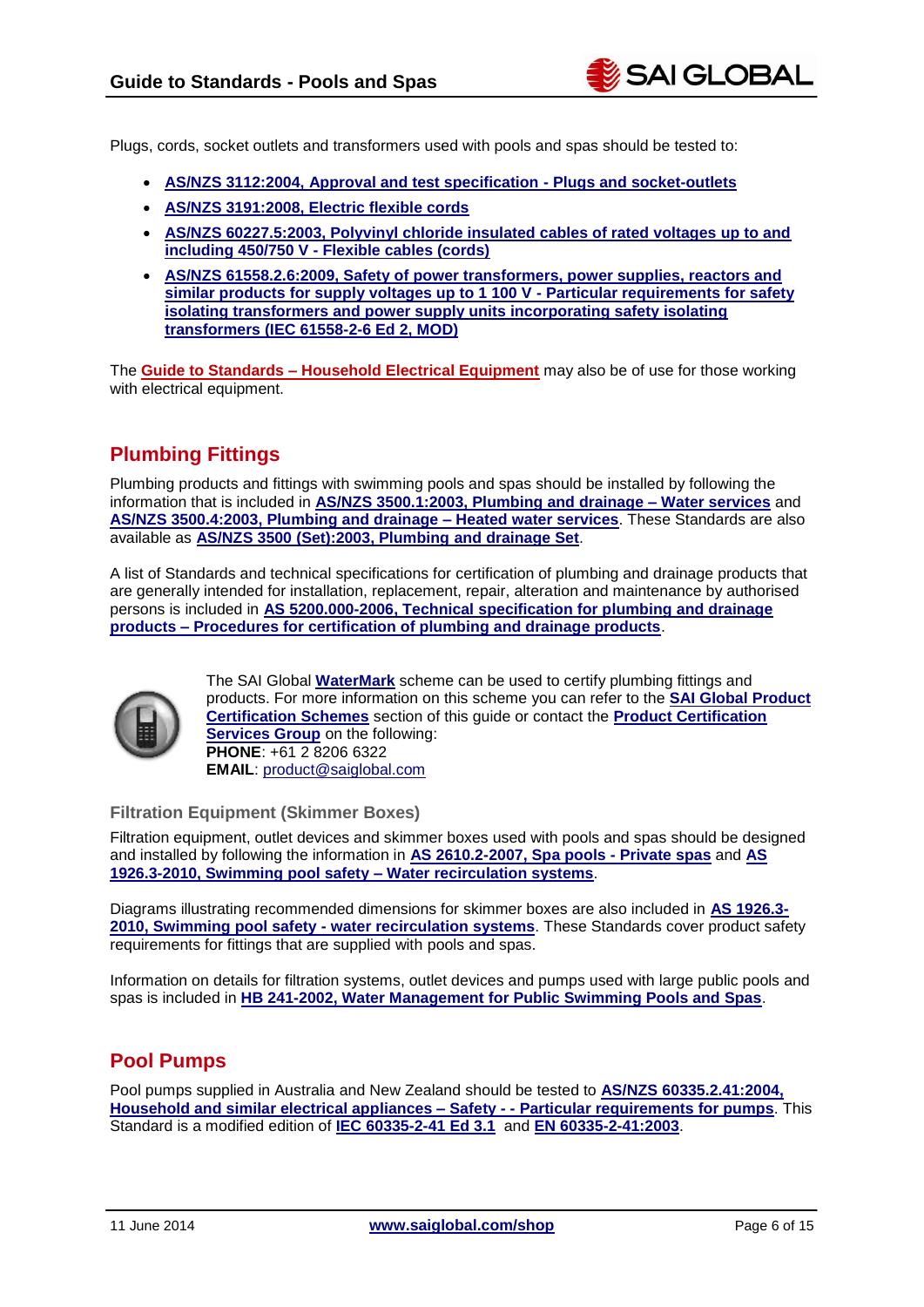Information on energy efficiency requirements and performance tests for pool pumps are included in **[AS 5102.1-2009, Performance of household electrical appliances –](http://infostore.saiglobal.com/store/Details.aspx?ProductID=1381273&utm_source=Website_Infostore&utm_medium=Guide&utm_campaign=GC_PoolsSpas_May14) Swimming pool pump-units – [Energy consumption and performance](http://infostore.saiglobal.com/store/Details.aspx?ProductID=1381273&utm_source=Website_Infostore&utm_medium=Guide&utm_campaign=GC_PoolsSpas_May14)** and **[AS 5102.2-2009, Performance of household](http://infostore.saiglobal.com/store/Details.aspx?ProductID=1381274&utm_source=Website_Infostore&utm_medium=Guide&utm_campaign=GC_PoolsSpas_May14)  electrical appliances – Swimming pool pump-units – [Energy labelling and minimum energy](http://infostore.saiglobal.com/store/Details.aspx?ProductID=1381274&utm_source=Website_Infostore&utm_medium=Guide&utm_campaign=GC_PoolsSpas_May14)  [performance standard requirements](http://infostore.saiglobal.com/store/Details.aspx?ProductID=1381274&utm_source=Website_Infostore&utm_medium=Guide&utm_campaign=GC_PoolsSpas_May14)**.

Marking details for pumps are also included in **[AS/NZS 60335.2.41:2004](http://infostore.saiglobal.com/store/Details.aspx?ProductID=388887&utm_source=Website_Infostore&utm_medium=Guide&utm_campaign=GC_PoolsSpas_May14)** and **[AS/NZS 60335.1:2002](http://infostore.saiglobal.com/store/Details.aspx?ProductID=388290&utm_source=Website_Infostore&utm_medium=Guide&utm_campaign=GC_PoolsSpas_May14)**.

#### <span id="page-6-0"></span>**Pool and Spa Heaters**

Electrical heaters used with pools and spas supplied in Australia and New Zealand should be tested to **[AS/NZS 3136:2001, Approval and test specification -](http://infostore.saiglobal.com/store/Details.aspx?ProductID=368593&utm_source=Website_Infostore&utm_medium=Guide&utm_campaign=GC_PoolsSpas_May14) Electrical equipment for spa and [swimming pools](http://infostore.saiglobal.com/store/Details.aspx?ProductID=368593&utm_source=Website_Infostore&utm_medium=Guide&utm_campaign=GC_PoolsSpas_May14)**. This Standard also includes Electrical safety tests for heaters and marking requirements for heaters. Marking requirements are also included in **[AS/NZS 3100:2009, Approval](http://infostore.saiglobal.com/store/Details.aspx?ProductID=1356416&utm_source=Website_Infostore&utm_medium=Guide&utm_campaign=GC_PoolsSpas_May14)  and test specification - [General requirements for electrical equipment](http://infostore.saiglobal.com/store/Details.aspx?ProductID=1356416&utm_source=Website_Infostore&utm_medium=Guide&utm_campaign=GC_PoolsSpas_May14)**.

#### <span id="page-6-1"></span>**Solar Heaters and Collectors**

**AS 3634-1989 (R2013), [Solar heating systems for swimming pools](http://infostore.saiglobal.com/store/Details.aspx?ProductID=298796&utm_source=Website_Infostore&utm_medium=Guide&utm_campaign=GC_PoolsSpas_May14)** includes information on design, installation and commissioning requirements for the types of collectors listed below:

- Flat Plate Collectors
- Glazed Collectors
- Trickle Collectors
- Panel Collectors
- Piping Collectors
- Strip Collectors
- Unglazed Collectors

Manufacturing tests for solar collectors using rubber and UPVC plastic materials are included in the **AS 2369 [\(R2013\), Materials for solar collectors for swimming pool heating Series](http://infostore.saiglobal.com/store/results2.aspx?searchType=simple&publisher=AS&keyword=2369&utm_source=Website_Infostore&utm_medium=Guide&utm_campaign=GC_PoolsSpas_May14)**.

Energy efficiency tests for solar collectors used with pools is included in **[AS/NZS 2535.1:2007, Test](http://infostore.saiglobal.com/store/Details.aspx?ProductID=365806&utm_source=Website_Infostore&utm_medium=Guide&utm_campaign=GC_PoolsSpas_May14)  methods for solar collectors – [Thermal performance of glazed liquid heating collectors](http://infostore.saiglobal.com/store/Details.aspx?ProductID=365806&utm_source=Website_Infostore&utm_medium=Guide&utm_campaign=GC_PoolsSpas_May14)  [including pressure drop \(ISO 9806-1:1994, MOD\)](http://infostore.saiglobal.com/store/Details.aspx?ProductID=365806&utm_source=Website_Infostore&utm_medium=Guide&utm_campaign=GC_PoolsSpas_May14)**. This Standard is a modified edition of **[ISO 9806-](http://infostore.saiglobal.com/store/Details.aspx?productID=377243&utm_source=Website_Infostore&utm_medium=Guide&utm_campaign=GC_PoolsSpas_May14) [1:1994](http://infostore.saiglobal.com/store/Details.aspx?productID=377243&utm_source=Website_Infostore&utm_medium=Guide&utm_campaign=GC_PoolsSpas_May14)**.

Information on pool covers is also included in **[AS 3634-1989 \(R2013\), Solar heating systems for](http://infostore.saiglobal.com/store/Details.aspx?ProductID=298796&utm_source=Website_Infostore&utm_medium=Guide&utm_campaign=GC_PoolsSpas_May14)  [swimming pools](http://infostore.saiglobal.com/store/Details.aspx?ProductID=298796&utm_source=Website_Infostore&utm_medium=Guide&utm_campaign=GC_PoolsSpas_May14)**.

#### <span id="page-6-2"></span>**Chlorinators**

Electrical equipment used with pool chlorinators and supplied in Australia and New Zealand should be tested to **[AS/NZS 3136:2001, Approval and test specification -](http://infostore.saiglobal.com/store/Details.aspx?ProductID=368593&utm_source=Website_Infostore&utm_medium=Guide&utm_campaign=GC_PoolsSpas_May14) Electrical equipment for spa and [swimming pools](http://infostore.saiglobal.com/store/Details.aspx?ProductID=368593&utm_source=Website_Infostore&utm_medium=Guide&utm_campaign=GC_PoolsSpas_May14)**.

Marking requirements for chlorinators are also included in **[AS/NZS 3136:2001](http://infostore.saiglobal.com/store/Details.aspx?ProductID=368593&utm_source=Website_Infostore&utm_medium=Guide&utm_campaign=GC_PoolsSpas_May14)** and **[AS/NZS](http://infostore.saiglobal.com/store/Details.aspx?ProductID=1356416&utm_source=Website_Infostore&utm_medium=Guide&utm_campaign=GC_PoolsSpas_May14)  3100:2009, Approval and test specification – [General requirements for electrical equipment](http://infostore.saiglobal.com/store/Details.aspx?ProductID=1356416&utm_source=Website_Infostore&utm_medium=Guide&utm_campaign=GC_PoolsSpas_May14)**.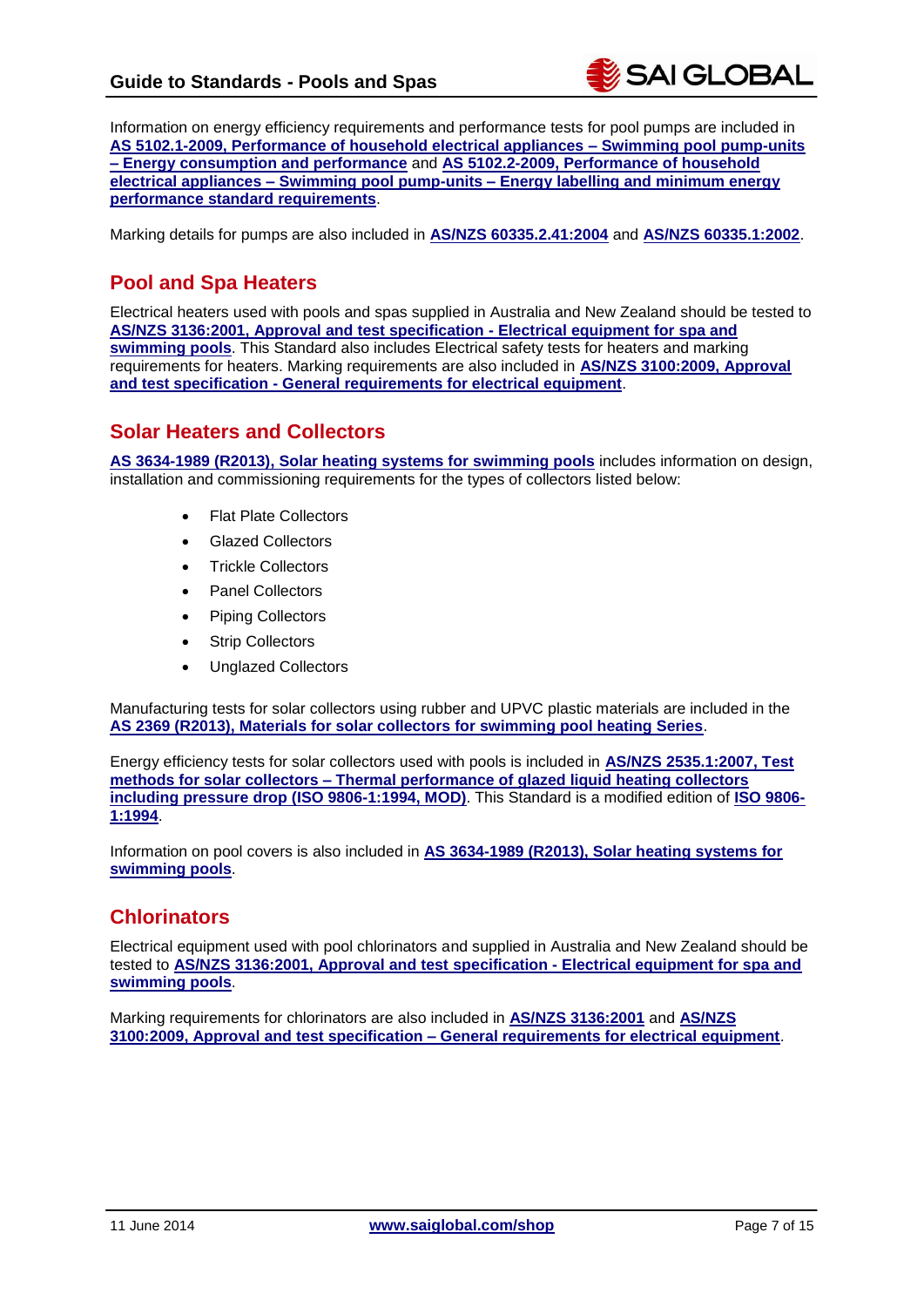## <span id="page-7-0"></span>**Pool Construction**

#### <span id="page-7-1"></span>**General Information**

There are Australian design and construction Standards for above ground and in-ground pools manufactured from concrete and fibre-reinforced plastics.

#### <span id="page-7-2"></span>**Concrete Pools**

Concrete used with swimming pools should be tested to the requirements that are included in **[AS](http://infostore.saiglobal.com/store/Details.aspx?ProductID=225492&utm_source=Website_Infostore&utm_medium=Guide&utm_campaign=GC_PoolsSpas_May14)  [1379-2001, Specification and supply of concrete](http://infostore.saiglobal.com/store/Details.aspx?ProductID=225492&utm_source=Website_Infostore&utm_medium=Guide&utm_campaign=GC_PoolsSpas_May14)**.

General information on structures manufactured from limit state design engineering principles using different types of precast and reinforced concrete materials is included in **[AS 3600-2009, Concrete](http://infostore.saiglobal.com/store/Details.aspx?ProductID=1382662&utm_source=Website_Infostore&utm_medium=Guide&utm_campaign=GC_PoolsSpas_May14)  [structures](http://infostore.saiglobal.com/store/Details.aspx?ProductID=1382662&utm_source=Website_Infostore&utm_medium=Guide&utm_campaign=GC_PoolsSpas_May14)**. This Standard also includes information on durability requirements for concrete exposed to water.

Pools and Spas manufactured from prestressed or reinforced concrete should follow the details that are described in **[AS 3735-2001, Concrete structures for retaining liquids](http://infostore.saiglobal.com/store/Details.aspx?ProductID=302519&utm_source=Website_Infostore&utm_medium=Guide&utm_campaign=GC_PoolsSpas_May14)**.

Pools with a surface area no greater than 100m<sup>2</sup> and with a length no greater than 15m, can be designed by following the details in **[AS 2783-1992, Use of reinforced concrete for small swimming](http://infostore.saiglobal.com/store/Details.aspx?ProductID=284084&utm_source=Website_Infostore&utm_medium=Guide&utm_campaign=GC_PoolsSpas_May14)  [pools](http://infostore.saiglobal.com/store/Details.aspx?ProductID=284084&utm_source=Website_Infostore&utm_medium=Guide&utm_campaign=GC_PoolsSpas_May14)**.

Reinforcing steels (also known as reinforcing fabric) should be manufactured by following the information that is included in **[AS/NZS 4671:2001, Steel reinforcing materials](http://infostore.saiglobal.com/store/Details.aspx?ProductID=385555&utm_source=Website_Infostore&utm_medium=Guide&utm_campaign=GC_PoolsSpas_May14)**.

Tilt-up panels used to construct pools and spas should be designed and erected by following the information that is included in **[AS 3850-2003, Tilt-up concrete construction](http://infostore.saiglobal.com/store/Details.aspx?ProductID=304811&utm_source=Website_Infostore&utm_medium=Guide&utm_campaign=GC_PoolsSpas_May14)**.

#### <span id="page-7-3"></span>**Fibre-Reinforced Plastic Pools**

Information on design and installation requirements for pools and spas manufactured from fibrereinforced plastic materials, with volumes exceeding 7500L and depths greater than 750mm is included in **AS/NZS 1838:1994, Swimming pools – [Premoulded fibre-reinforced plastics –](http://infostore.saiglobal.com/store/Details.aspx?ProductID=361694&utm_source=Website_Infostore&utm_medium=Guide&utm_campaign=GC_PoolsSpas_May14) Design [and fabrication](http://infostore.saiglobal.com/store/Details.aspx?ProductID=361694&utm_source=Website_Infostore&utm_medium=Guide&utm_campaign=GC_PoolsSpas_May14)**.

#### <span id="page-7-4"></span>**Safe Work Method Statements (SWMS)**

Those responsible for constructing pools may also be required to prepare Safe Work Method Statements. SWMS for persons constructing above-ground and in-ground pools can be prepared by following the information contained in the publications below.

#### **In-Ground Pools**

SWMS can be prepared by following the information contained in the publication **[S8.1.12.0204, Safe](http://infostore.saiglobal.com/store/Details.aspx?ProductID=1596100&utm_source=Website_Infostore&utm_medium=Guide&utm_campaign=GC_PoolsSpas_May14)  [Work Method Statement](http://infostore.saiglobal.com/store/Details.aspx?ProductID=1596100&utm_source=Website_Infostore&utm_medium=Guide&utm_campaign=GC_PoolsSpas_May14) – Pool construction – Inground**.

Those responsible for constructing above-ground pools can prepare Safe Work Method Statements by following the information that is included in **[S8.1.12.0202, Safe Work Method Statement](http://infostore.saiglobal.com/store/Details.aspx?ProductID=1596098&utm_source=Website_Infostore&utm_medium=Guide&utm_campaign=GC_PoolsSpas_May14) – Pool construction – [Above-ground](http://infostore.saiglobal.com/store/Details.aspx?ProductID=1596098&utm_source=Website_Infostore&utm_medium=Guide&utm_campaign=GC_PoolsSpas_May14)**.

## <span id="page-7-5"></span>**Pool Pavers**

Concrete and masonry pavers surrounding pools can be constructed by following the information that is included in **[AS 3727-1993, Guide to residential pavements](http://infostore.saiglobal.com/store/Details.aspx?ProductID=301914&utm_source=Website_Infostore&utm_medium=Guide&utm_campaign=GC_PoolsSpas_May14)**. This Standard also includes information on recommended compaction and drainage requirements.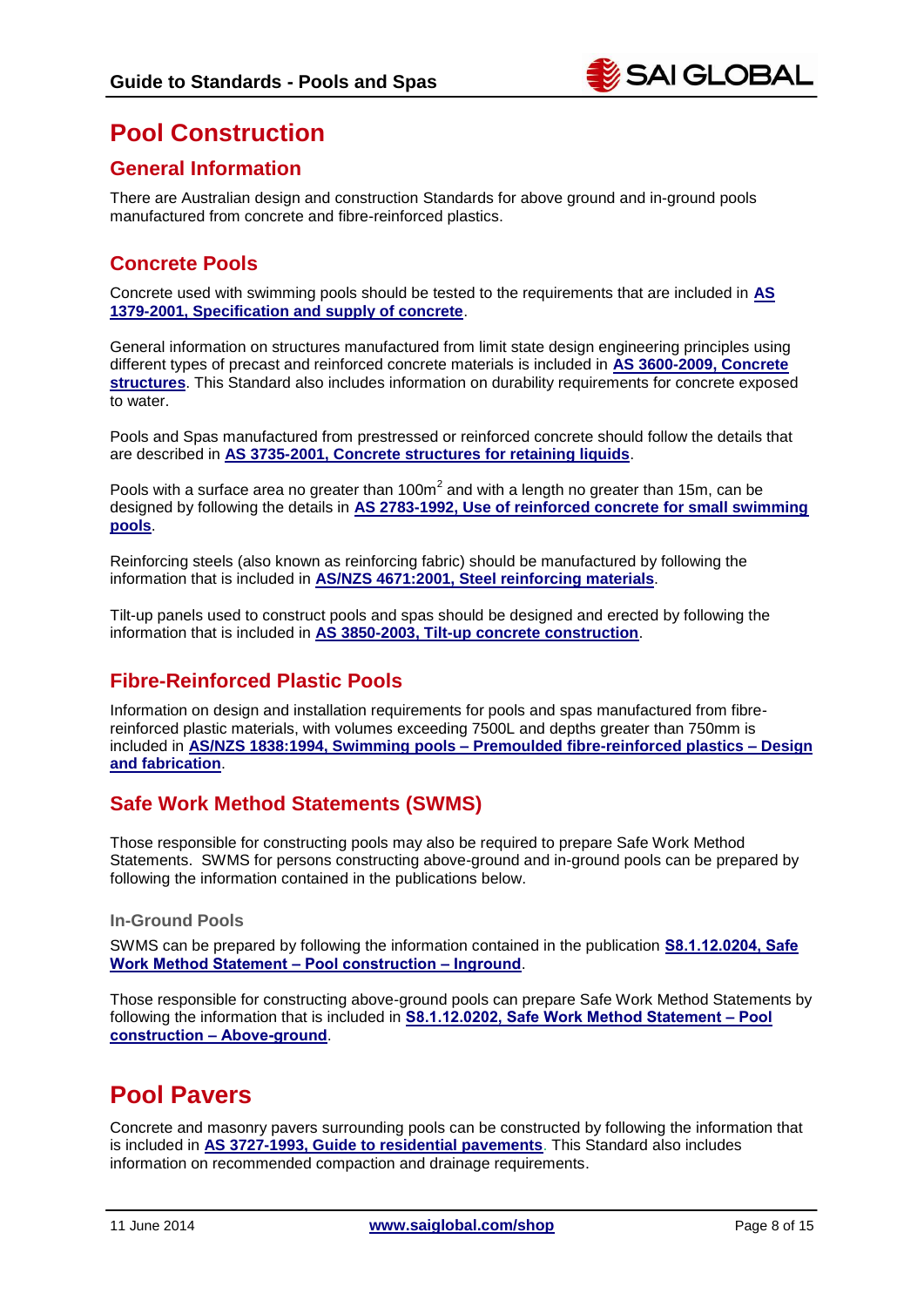Should you require further information on recommended strength requirements for mortars used for masonry pavers, you can follow the information that is included in **[AS 4773.2-2010, Masonry in small](http://infostore.saiglobal.com/store/Details.aspx?ProductID=1442129&utm_source=Website_Infostore&utm_medium=Guide&utm_campaign=GC_PoolsSpas_May14)  buildings – [Construction](http://infostore.saiglobal.com/store/Details.aspx?ProductID=1442129&utm_source=Website_Infostore&utm_medium=Guide&utm_campaign=GC_PoolsSpas_May14)** or **[AS 3700-2011, Masonry structures](http://infostore.saiglobal.com/store/Details.aspx?ProductID=1492286&utm_source=Website_Infostore&utm_medium=Guide&utm_campaign=GC_PoolsSpas_May14)**.

Slip resistance levels for pavers around pools can be determined by following the methods that are described in **[AS 4586-2013, Slip resistance classification of new pedestrian surface materials](http://infostore.saiglobal.com/store/Details.aspx?ProductID=1636572&utm_source=Website_Infostore&utm_medium=Guide&utm_campaign=GC_PoolsSpas_May14)** and **[AS 4663-2013, Slip resistance measurement of existing pedestrian surfaces](http://infostore.saiglobal.com/store/Details.aspx?ProductID=1636573&utm_source=Website_Infostore&utm_medium=Guide&utm_campaign=GC_PoolsSpas_May14)**. The term R rating is commonly used to describe slip resistance ratings for different types of surfaces.

## <span id="page-8-0"></span>**Water Quality Levels**

Information on recommended chlorination levels for private pools and spas are included in **[AS 3633-](http://infostore.saiglobal.com/store/Details.aspx?ProductID=298787&utm_source=Website_Infostore&utm_medium=Guide&utm_campaign=GC_PoolsSpas_May14) [1989, Private swimming pools –](http://infostore.saiglobal.com/store/Details.aspx?ProductID=298787&utm_source=Website_Infostore&utm_medium=Guide&utm_campaign=GC_PoolsSpas_May14) Water quality**. A table listing properties for different types of water sanitizing products is also included in this Standard.

Information on recommended water quality requirements for public pools and spas is included in **[HB](http://infostore.saiglobal.com/store/Details.aspx?ProductID=460813&utm_source=Website_Infostore&utm_medium=Guide&utm_campaign=GC_PoolsSpas_May14)  [241-2002, Water Management for Public Pools and Spas](http://infostore.saiglobal.com/store/Details.aspx?ProductID=460813&utm_source=Website_Infostore&utm_medium=Guide&utm_campaign=GC_PoolsSpas_May14)**. Detailed information on types of equipment that may be used to determine water quality is also included in this Handbook.

Water quality levels can be also be assessed by following the types of tests that are included in the **[AS 4276, Water microbiology Series](http://infostore.saiglobal.com/store/results2.aspx?searchType=simple&publisher=AS&keyword=4276&utm_source=Website_Infostore&utm_medium=Guide&utm_campaign=GC_PoolsSpas_May14)**.

## <span id="page-8-1"></span>**Storing Chemicals**

Large quantities of corrosive substances may be stored by owners and operators of pools and spas. These types of dangerous goods should be stored by following the information that is included in **[AS](http://infostore.saiglobal.com/store/Details.aspx?ProductID=1017574&utm_source=Website_Infostore&utm_medium=Guide&utm_campaign=GC_PoolsSpas_May14)  [3780-2008, The storage and handling of corrosive substances](http://infostore.saiglobal.com/store/Details.aspx?ProductID=1017574&utm_source=Website_Infostore&utm_medium=Guide&utm_campaign=GC_PoolsSpas_May14)**.

There may also be circumstances where different classes of chemicals (dangerous goods) are stored in the one location. In these types of cases, the storage requirements described in **[AS/NZS](http://infostore.saiglobal.com/store/Details.aspx?ProductID=375161&utm_source=Website_Infostore&utm_medium=Guide&utm_campaign=GC_PoolsSpas_May14)  [3833:2007, The storage and handling of mixed classes of dangerous goods in packages and](http://infostore.saiglobal.com/store/Details.aspx?ProductID=375161&utm_source=Website_Infostore&utm_medium=Guide&utm_campaign=GC_PoolsSpas_May14)  [intermediate bulk containers](http://infostore.saiglobal.com/store/Details.aspx?ProductID=375161&utm_source=Website_Infostore&utm_medium=Guide&utm_campaign=GC_PoolsSpas_May14)** can be followed.

Those responsible for storing pool chemicals can prepare Safe Work Methods by using the information that is included in the publication **[S8.1.12.0203, Safe Work Methods –](http://infostore.saiglobal.com/store/Details.aspx?ProductID=1596099&utm_source=Website_Infostore&utm_medium=Guide&utm_campaign=GC_PoolsSpas_May14) Pool Chemicals – [Safe handling](http://infostore.saiglobal.com/store/Details.aspx?ProductID=1596099&utm_source=Website_Infostore&utm_medium=Guide&utm_campaign=GC_PoolsSpas_May14)**.

More information on storage and handling of chemicals can be found in the **Guide [to Standards](https://infostore.saiglobal.com/store/getpage.aspx?path=/publishing/shop/productguides/dangerous.htm&utm_source=Website_Infostore&utm_medium=Guide&utm_campaign=GC_PoolsSpas_May14) – [Dangerous Goods](https://infostore.saiglobal.com/store/getpage.aspx?path=/publishing/shop/productguides/dangerous.htm&utm_source=Website_Infostore&utm_medium=Guide&utm_campaign=GC_PoolsSpas_May14)**.

## <span id="page-8-2"></span>**Lighting Public Pools and Spas**

Information on recommended lighting levels for indoor and outdoor pools and spas is included in **[AS](http://infostore.saiglobal.com/store/Details.aspx?ProductID=276660&utm_source=Website_Infostore&utm_medium=Guide&utm_campaign=GC_PoolsSpas_May14)  2560.2.5-2007, Sports lighting – [Specific applications –](http://infostore.saiglobal.com/store/Details.aspx?ProductID=276660&utm_source=Website_Infostore&utm_medium=Guide&utm_campaign=GC_PoolsSpas_May14) Swimming pools**. This Standard is based on the recommendations that are included in **[AS 2560.1-2002, Sport lighting –](http://infostore.saiglobal.com/store/Details.aspx?ProductID=276582&utm_source=Website_Infostore&utm_medium=Guide&utm_campaign=GC_PoolsSpas_May14) General principles**.

**[AS 4282-1997, Control for the obtrusive effects of outdoor lighting](http://infostore.saiglobal.com/store/Details.aspx?ProductID=312880&utm_source=Website_Infostore&utm_medium=Guide&utm_campaign=GC_PoolsSpas_May14)** establishes guidelines for the control of obtrusive effects of outdoor lighting and gives recommended limits for the relevant lighting parameters to contain these effects within tolerable levels.

Floodlights are commonly used to illuminate public swimming pools and spas and information on this can be found in **[AS/NZS 60598.2.5:2002, Luminaries –](http://infostore.saiglobal.com/store/Details.aspx?ProductID=390027&utm_source=Website_Infostore&utm_medium=Guide&utm_campaign=GC_PoolsSpas_May14) Particular requirements – Floodlights (IEC [60598.2.5:1998, MOD\)](http://infostore.saiglobal.com/store/Details.aspx?ProductID=390027&utm_source=Website_Infostore&utm_medium=Guide&utm_campaign=GC_PoolsSpas_May14)**. This Standard references the design details and test methods that are included in **[AS/NZS 60598.1:2003, Luminaries –](http://infostore.saiglobal.com/store/Details.aspx?ProductID=389873&utm_source=Website_Infostore&utm_medium=Guide&utm_campaign=GC_PoolsSpas_May14) General requirements and tests**.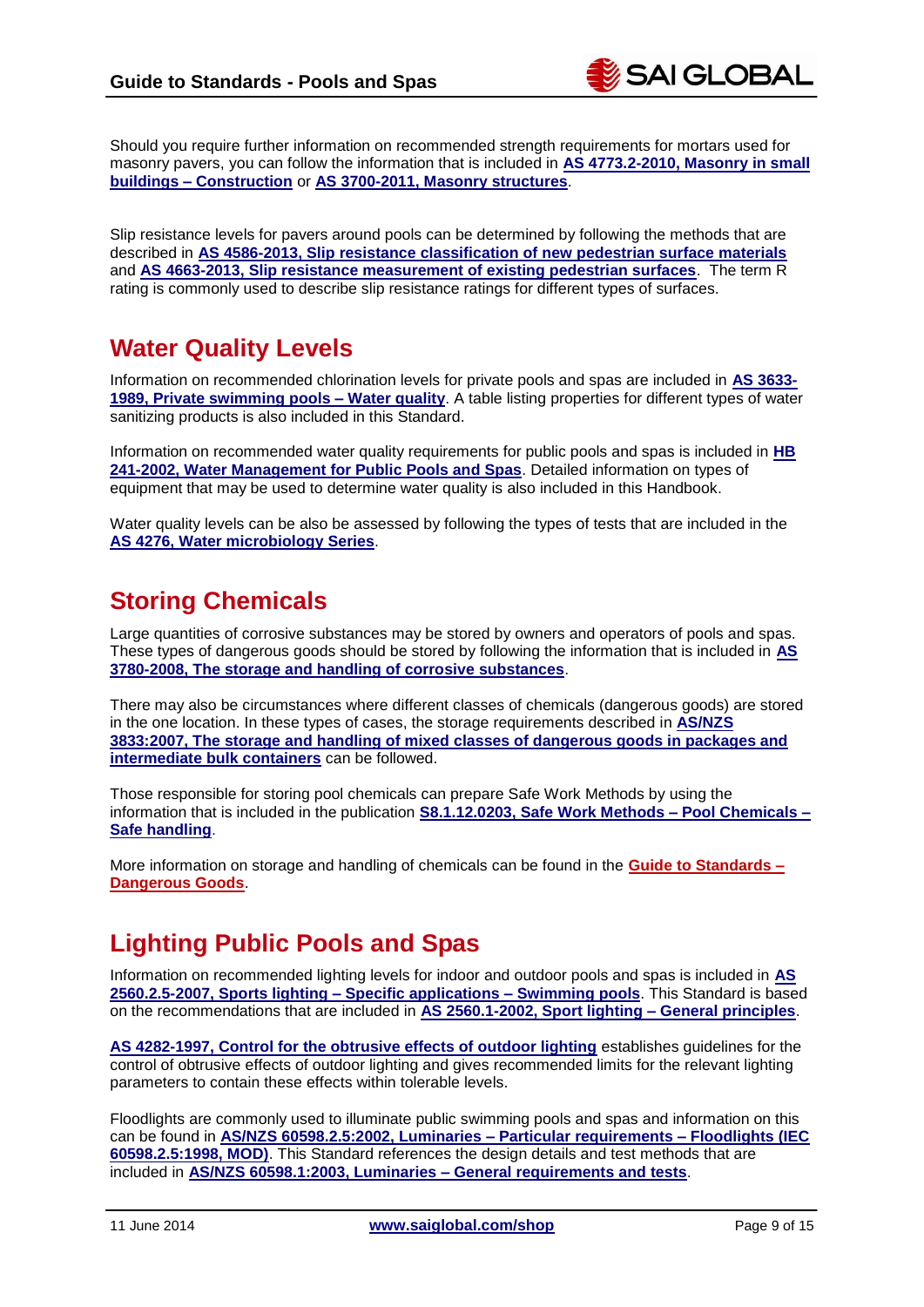Underwater lights should be tested to the requirements that are included in **[AS/NZS 60598.2.18:1998,](http://infostore.saiglobal.com/store/Details.aspx?ProductID=389913&utm_source=Website_Infostore&utm_medium=Guide&utm_campaign=GC_PoolsSpas_May14)  Luminaries – Particular requirements – [Luminaries for swimming pools and similar](http://infostore.saiglobal.com/store/Details.aspx?ProductID=389913&utm_source=Website_Infostore&utm_medium=Guide&utm_campaign=GC_PoolsSpas_May14)  [applications](http://infostore.saiglobal.com/store/Details.aspx?ProductID=389913&utm_source=Website_Infostore&utm_medium=Guide&utm_campaign=GC_PoolsSpas_May14)**.

Enclosures supplied with underwater lights require high levels of protection against the ingress of water. Information on recommended ingress protection (IP) ratings for pool lights is included in **[AS/NZS 3000:2007, Electrical installations \(known as the Australian/New Zealand Wiring Rules\)](http://infostore.saiglobal.com/store/Details.aspx?ProductID=366926&utm_source=Website_Infostore&utm_medium=Guide&utm_campaign=GC_PoolsSpas_May14)**. Ingress protection levels for underwater pool lights are also listed in **[AS/NZS 60598.2.18:1998](http://infostore.saiglobal.com/store/Details.aspx?ProductID=389913&utm_source=Website_Infostore&utm_medium=Guide&utm_campaign=GC_PoolsSpas_May14)**.

For more information on electrical equipment used with pools and spas, please refer to the **[Manufacturing and Installation -](#page-4-2) Electrical Safety** section of this guide.

## <span id="page-9-0"></span>**Disability Access**

Administrators, designers and owners of public pools and spas should ensure persons with disabilities have equal and unimpeded access to facilities. This can be achieved by following the information that is included in **[AS 1428.1-2009, Design for access and mobility –](http://infostore.saiglobal.com/store/Details.aspx?ProductID=1378917&utm_source=Website_Infostore&utm_medium=Guide&utm_campaign=GC_PoolsSpas_May14) General requirements for access – [New building work](http://infostore.saiglobal.com/store/Details.aspx?ProductID=1378917&utm_source=Website_Infostore&utm_medium=Guide&utm_campaign=GC_PoolsSpas_May14)**. This Standard includes diagrams illustrating required circulation spaces and building access (including the use of ramps, handrails and stairs) that are accessed by persons with disabilities.

Tactile ground surface indicators used to assist persons with visual impairment should be designed and located by following the information in **[AS 1428.4.1-2009, Design for access and mobility –](http://infostore.saiglobal.com/store/Details.aspx?ProductID=1380327&utm_source=Website_Infostore&utm_medium=Guide&utm_campaign=GC_PoolsSpas_May14) [Means to assist the orientation of people with vision impairment](http://infostore.saiglobal.com/store/Details.aspx?ProductID=1380327&utm_source=Website_Infostore&utm_medium=Guide&utm_campaign=GC_PoolsSpas_May14) – Tactile ground surface [indicators.](http://infostore.saiglobal.com/store/Details.aspx?ProductID=1380327&utm_source=Website_Infostore&utm_medium=Guide&utm_campaign=GC_PoolsSpas_May14)**

## <span id="page-9-1"></span>**Hydrotherapy Pools**

Information on design, construction and operational requirements for hydrotherapy pools is included in **[AS 3979-2006, Hydrotherapy pools](http://infostore.saiglobal.com/store/Details.aspx?ProductID=307276&utm_source=Website_Infostore&utm_medium=Guide&utm_campaign=GC_PoolsSpas_May14)**. This Standard includes appropriate water temperatures, chlorination and water quality levels.

Filtration devices used with hydrotherapy pools should conform to the details that are included in **[AS](http://infostore.saiglobal.com/store/Details.aspx?ProductID=1428421&utm_source=Website_Infostore&utm_medium=Guide&utm_campaign=GC_PoolsSpas_May14)  [1926.3-2010, Swimming pool safety –](http://infostore.saiglobal.com/store/Details.aspx?ProductID=1428421&utm_source=Website_Infostore&utm_medium=Guide&utm_campaign=GC_PoolsSpas_May14) Water recirculation systems**.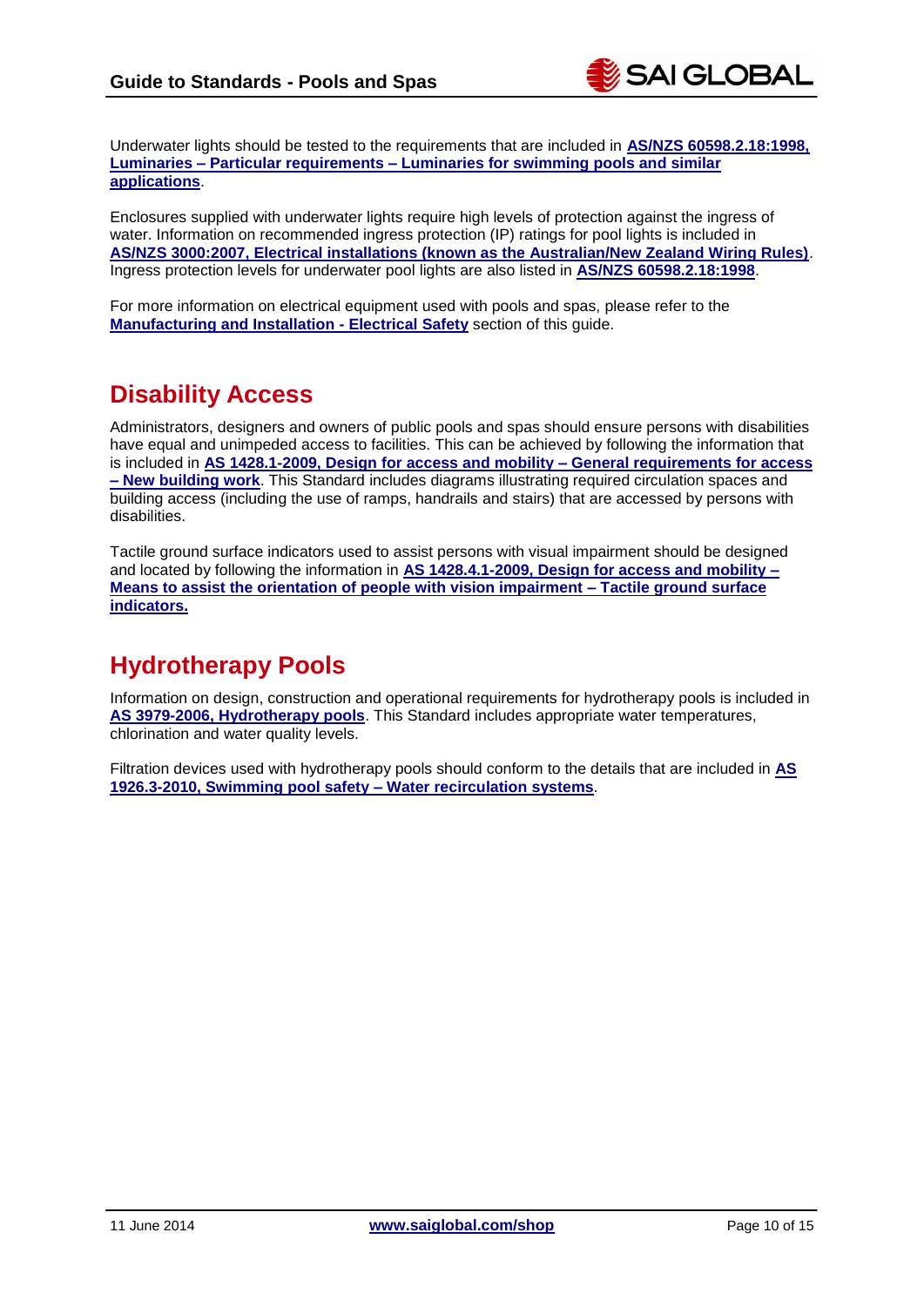

## <span id="page-10-0"></span>**SAI Global Product Certification Schemes**

SAI Global Limited is the largest provider of third party product certification and testing services within the Asia Pacific, and is accredited against a broad range of Australian and International Standards, via its wholly owned subsidiary SAI Global Certification Services Pty Limited. Further information can be sought by contacting us at **[product@saiglobal.com](mailto:product@saiglobal.com)**.

The **[Product Certification Services Group](http://www.saiglobal.com/product-certification/?utm_source=Website_Infostore&utm_medium=Guide&utm_campaign=GC_PoolsSpas_May14)** offers a wide range of certification schemes tailored for swimming pool and spas.

#### **StandardsMark**

StandardsMark™ is a **[System 5 certification scheme](http://www.saiglobal.com/product-certification/FAQ/default.htm/?utm_source=Website_Infostore&utm_medium=Guide&utm_campaign=GC_PoolsSpas_May14)** which is used to certify manufacturers of electrical equipment to specific product performance Standards. The '5 ticks' StandardsMark™ certification requirements are:

- Testing of sample products by independent accredited laboratories
- Verification of test reports
- Audit of the manufacturing site for initial and ongoing compliance.

#### **WaterMark Scheme**

Plumbing products and plumbing fittings used in Australia are required to be certified under the **[Water](http://www.saiglobal.com/product-certification/water-plumbing/?utm_source=Website_Infostore&utm_medium=Guide&utm_campaign=GC_PoolsSpas_May14)  [Mark](http://www.saiglobal.com/product-certification/water-plumbing/?utm_source=Website_Infostore&utm_medium=Guide&utm_campaign=GC_PoolsSpas_May14)** scheme. Taps, shower heads and other types of plumbing products are also required to be certified under the WELS (Water Efficiency Labelling Scheme). The SAI Global **[WaterMark](http://www.saiglobal.com/product-certification/water-plumbing/?utm_source=Website_Infostore&utm_medium=Guide&utm_campaign=GC_PoolsSpas_May14)** scheme can be used to certify manufacturers of plumbing products and plumbing fittings under both schemes.

#### **Unlisted Product Certification**

Unlisted Product Certification has been developed for plumbing products that are not currently covered by an existing Standard or Technical Specification, but require **[WaterMark](http://www.saiglobal.com/product-certification/water-plumbing/?utm_source=Website_Infostore&utm_medium=Guide&utm_campaign=GC_PoolsSpas_May14)** certification; SAI Global offers clients a service for currently Unlisted Products.

This process is based on a Technical Specification that is developed by the client that addresses all relevant design, performance, installation, operation and maintenance aspects of the product.

#### **Electrical Type Test**

**[Electrical Type Test](http://www.saiglobal.com/product-certification/electrical/?utm_source=Website_Infostore&utm_medium=Guide&utm_campaign=GC_PoolsSpas_May14)** certification is a **[System 1 certification scheme](http://www.saiglobal.com/product-certification/FAQ/default.htm?utm_source=Website_Infostore&utm_medium=Guide&utm_campaign=GC_PoolsSpas_May14)**. This scheme is recognised as an 'External Approval Scheme' by the Minister of Fair Trading NSW. Through this scheme manufacturers can demonstrate product safety compliance as required by the Electrical Product Regulators in Australia and New Zealand. Under this scheme, the minimum requirements are:

- Testing of product samples by independent accredited laboratories
- Assessment of test reports.

#### **IECEE CB Scheme**

IECEE CB scheme is an international scheme for mutual recognition of product safety certification between participating countries. Developed by the Worldwide System for Conformity Testing and Certification of Electrical Equipment (IECEE), the CB scheme is the first truly international system for acceptance of test reports dealing with the safety of electrical and electronic products. The main objective is to facilitate trade by promoting harmonisation of the national Standards with international Standards and co-operation among product certifiers worldwide.

SAI Global is the accredited National Certification Body (NCB) for Australia and New Zealand. SAI Global also issues internationally recognised CB Certificates that exporters can use to gain local electrical approval in overseas countries.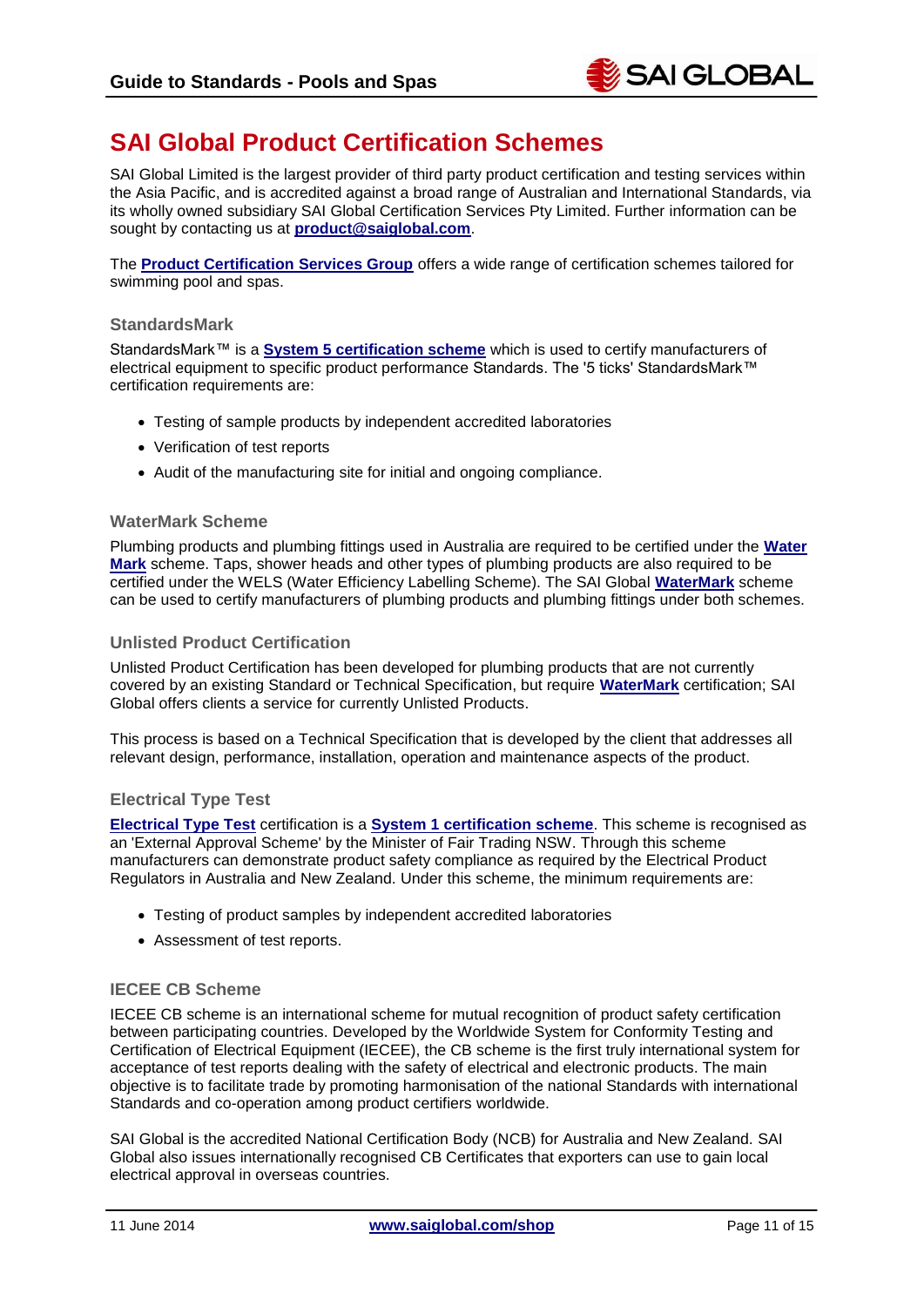



Please contact the **[Product Certification Services Group](http://www.saiglobal.com/product-certification/?utm_source=Website_Infostore&utm_medium=Guide&utm_campaign=GC_PoolsSpas_May14)** for more detailed information on the above schemes. **PHONE**: +61 2 8206 6322 **EMAIL**: [product@saiglobal.com](mailto:product@saiglobal.com)

## <span id="page-11-0"></span>**Online Resources**

Since January 2013, most Australian jurisdictions have enacted the new harmonised WHS Act. Find out what this means with Sherriff's Work Health & Safety Law Guide. **[www.saiglobal.com/WHS](http://www.saiglobal.com/WHS?utm_source=Website_Infostore&utm_medium=Guide&utm_campaign=GC_PoolsSpas_May14)**

Get anywhere, anytime access to information of which Australian Standards are referenced in which Australian Commonwealth, State and Territory legislation. **[www.saiglobal.com/LexConnect](http://www.saiglobal.com/Information/Standards/Law/?utm_source=Website_Infostore&utm_medium=Guide&utm_campaign=GC_PoolsSpas_May14)**

Do you need to be alerted of regulatory updates and how these changes are applicable to your business processes? **[www.saiglobal.com/is3-rk](http://www.saiglobal.com/is3-rk)**

Do you need online access to the latest National Construction Code and all the Australian Standards referenced within it? **[www.saiglobal.com/NCC](http://www.saiglobal.com/Information/Standards/Collections/NCC-Standards/?utm_source=Website_Infostore&utm_medium=Guide&utm_campaign=GC_PoolsSpas_May14)**

Do you need online access to the latest Building Code of Australia and all the Australian Standards referenced within it? **[www.saiglobal.com/BCA](http://www.saiglobal.com/Information/Standards/Collections/BCA-Standards/?utm_source=Website_Infostore&utm_medium=Guide&utm_campaign=GC_PoolsSpas_May14)**

Do you need online access to the latest Plumbing Code of Australia and all the Australian Standards referenced within it? **[www.saiglobal.com/PCA](http://www.saiglobal.com/Information/Standards/Collections/PCA-Standards/?utm_source=Website_Infostore&utm_medium=Guide&utm_campaign=GC_PoolsSpas_May14)**

Do you need guidance on which Australian Standards or parts thereof are referred to in legislation? **[www.saiglobal.com/Newsletters](http://www.saiglobal.com/Information/Standards/Newsletters?utm_source=Website_Infostore&utm_medium=Guide&utm_campaign=GC_PoolsSpas_May14)**

Would you like to be notified when Standards relevant to you are updated, amended or newly released? **[www.saiglobal.com/SW](http://www.saiglobal.com/Information/Standards/StandardsWatch/?utm_source=Website_Infostore&utm_medium=Guide&utm_campaign=GC_PoolsSpas_May14)**

Do you need online access to the full text of your own customised selection of Australian Standards as well as optional access to international Standards? **[www.saiglobal.com/Select](http://www.saiglobal.com/Information/Standards/Collections/Standards-Online-Select/?utm_source=Website_Infostore&utm_medium=Guide&utm_campaign=GC_PoolsSpas_May14)**

Do you need to stay current on Australian Legislative, Regulatory and Compliance News? **[www.saiglobal.com/compliance/regulatory-news/asiapac](http://www.saiglobal.com/compliance/regulatory-news/asiapac/?utm_source=Website_Infostore&utm_medium=Guide&utm_campaign=GC_PoolsSpas_May14)**

Would you like to drive continued organizational success with results-focused training and professional development? **[www.saiglobal.com/training](http://www.saiglobal.com/training/assurance/training-calendar/?utm_source=Website_Infostore&utm_medium=Guide&utm_campaign=GC_PoolsSpas_May14)**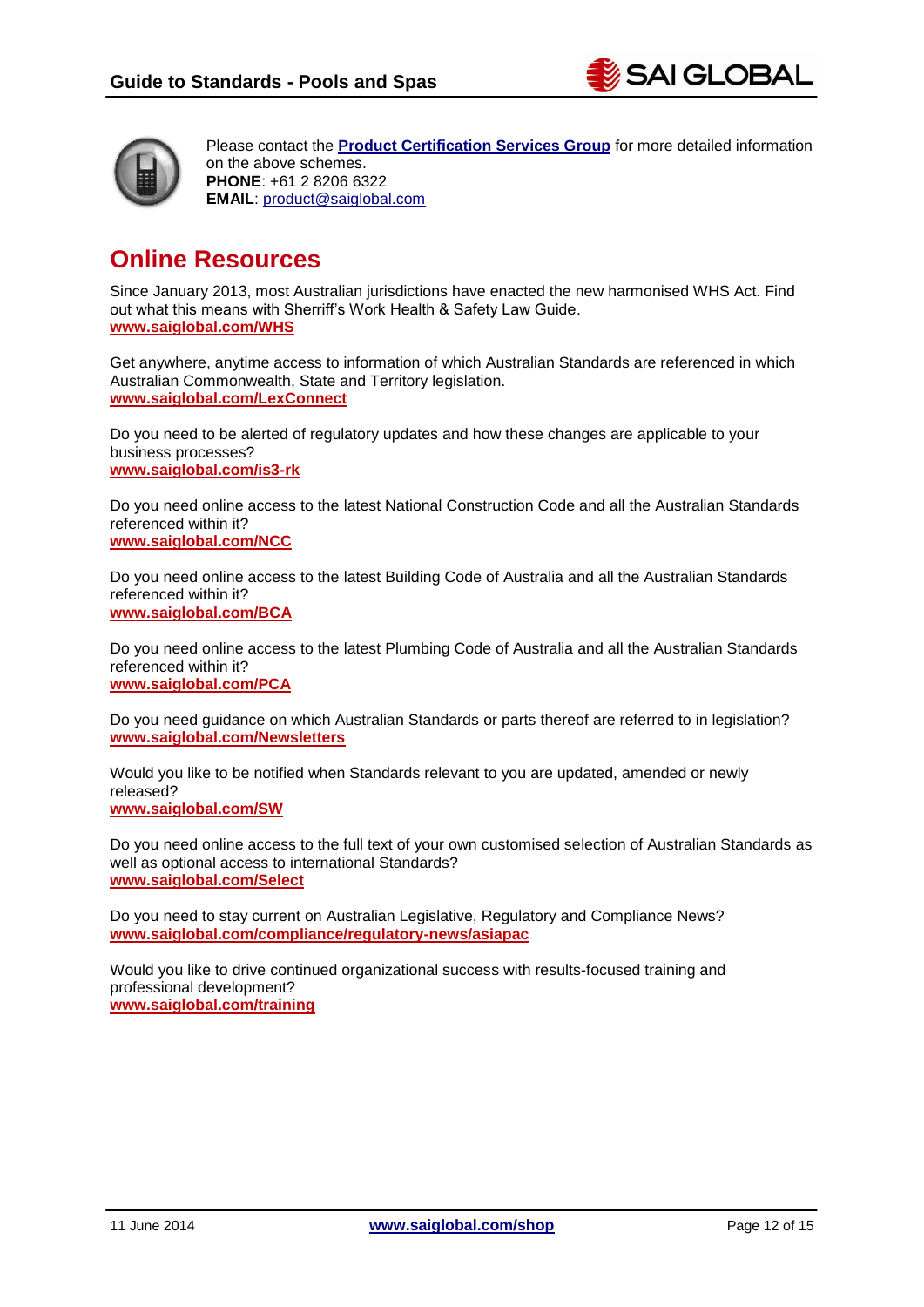

## <span id="page-12-0"></span>**Industry Bodies and Associations**

**Swimming Australia** Website: **[www.swimming.org.au](http://www.swimming.org.au/)**

**Federation Internationale de Natation (FINA)** Website: **[www.fina.org](http://www.fina.org/)**

**Royal Life Saving Society - Australia** Website: **[www.royallifesaving.com.au](http://www.royallifesaving.com.au/)**

**Swimming Pool and Spa Association of Australia (SPASA)** Website: **www.spasa.org.au**

**Swimming Pool Retail Association Australia** Website: **[www.spraa.asn.au/](http://www.spraa.asn.au/)**

## <span id="page-12-1"></span>**Local Government Associations**

**Local Government NSW** Website: **[http://www.lgnsw.org.au](http://www.lgnsw.org.au/)**

**Municipal Association of Victoria (MAV)** Website: **[www.mav.asn.au](http://www.mav.asn.au/)**

**Local Government Association of Queensland (LGAQ)** Website: **[www.lgaq.asn.au](http://www.lgaq.asn.au/)**

**Local Government Association of South Australia (LGA)** Website: **[www.lga.sa.gov.au](http://www.lga.sa.gov.au/)**

**Western Australia Local Government Association (WALGA)** Website: **[www.walga.asn.au](http://www.walga.asn.au/)**

**Local Government Association of Tasmania (LGAT)** Website: **<http://www.lgat.tas.gov.au/page.aspx>**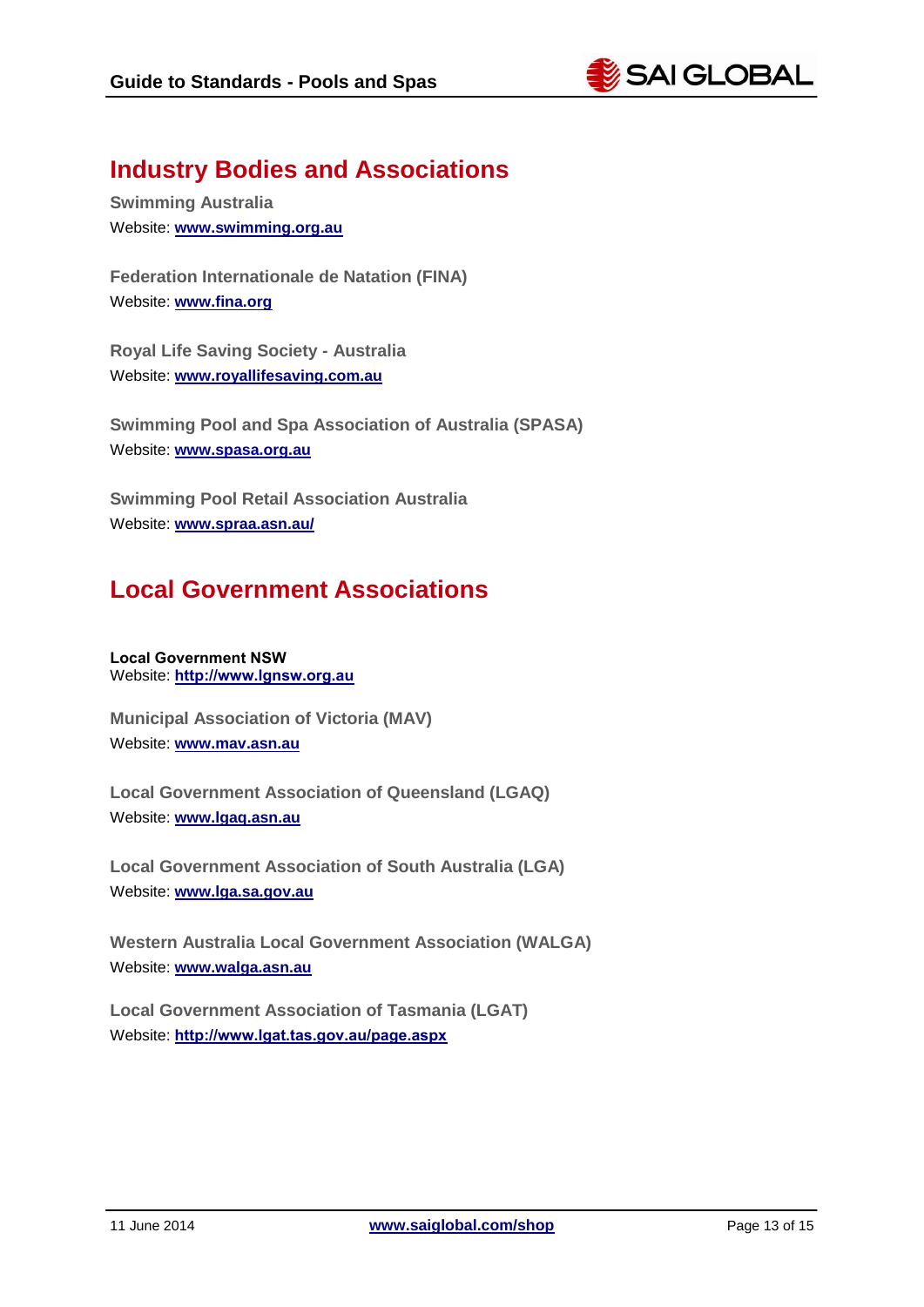

## <span id="page-13-0"></span>**Regulators**

**Australian Building Codes Board (ABCB)** Website: **[www.abcb.gov.au](http://www.abcb.gov.au/)**

**NSW Government Planning & Infrastructure** Website**: [www.planning.nsw.gov.au](http://www.planning.nsw.gov.au/)**

**Division of Local Government, Department of Premier & Cabinet** Website: **[www.dlg.nsw.gov.au](http://www.dlg.nsw.gov.au/)**

**Victorian Building Authority** Website: **[www.buildingcommission.com.au](http://www.buildingcommission.com.au/)**

**State Government of Victoria Department of Planning and Community Development** Website: **[www.dpcd.vic.gov.au](http://www.dpcd.vic.gov.au/)**

**Government of South Australia Department of Planning and Local Government - Planning in South Australia** Website: **[www.planning.sa.gov.au](http://www.planning.sa.gov.au/)**

**Department of Planning and Local Government - Office for State/Local Government Relations** Website: **[www.localgovt.sa.gov.au](http://www.localgovt.sa.gov.au/)**

**Government of Western Australia Department of Regional Development and Lands** Website: **[www.rdl.wa.gov.au](http://www.rdl.wa.gov.au/)**

**Department of Local Government** Website: **[dlg.wa.gov.au](http://dlg.wa.gov.au/)**

**Queensland Government Department of Local Government and Planning Building Codes Queensland** Website: **[www.dlgp.qld.gov.au/our-services/building-codes-queensland-2.html](http://www.dlgp.qld.gov.au/our-services/building-codes-queensland-2.html)**

**Tasmania Government Department of Justice - Workplace Standards Tasmania** Website: **<http://workplacestandards.tas.gov.au/safety/building>**